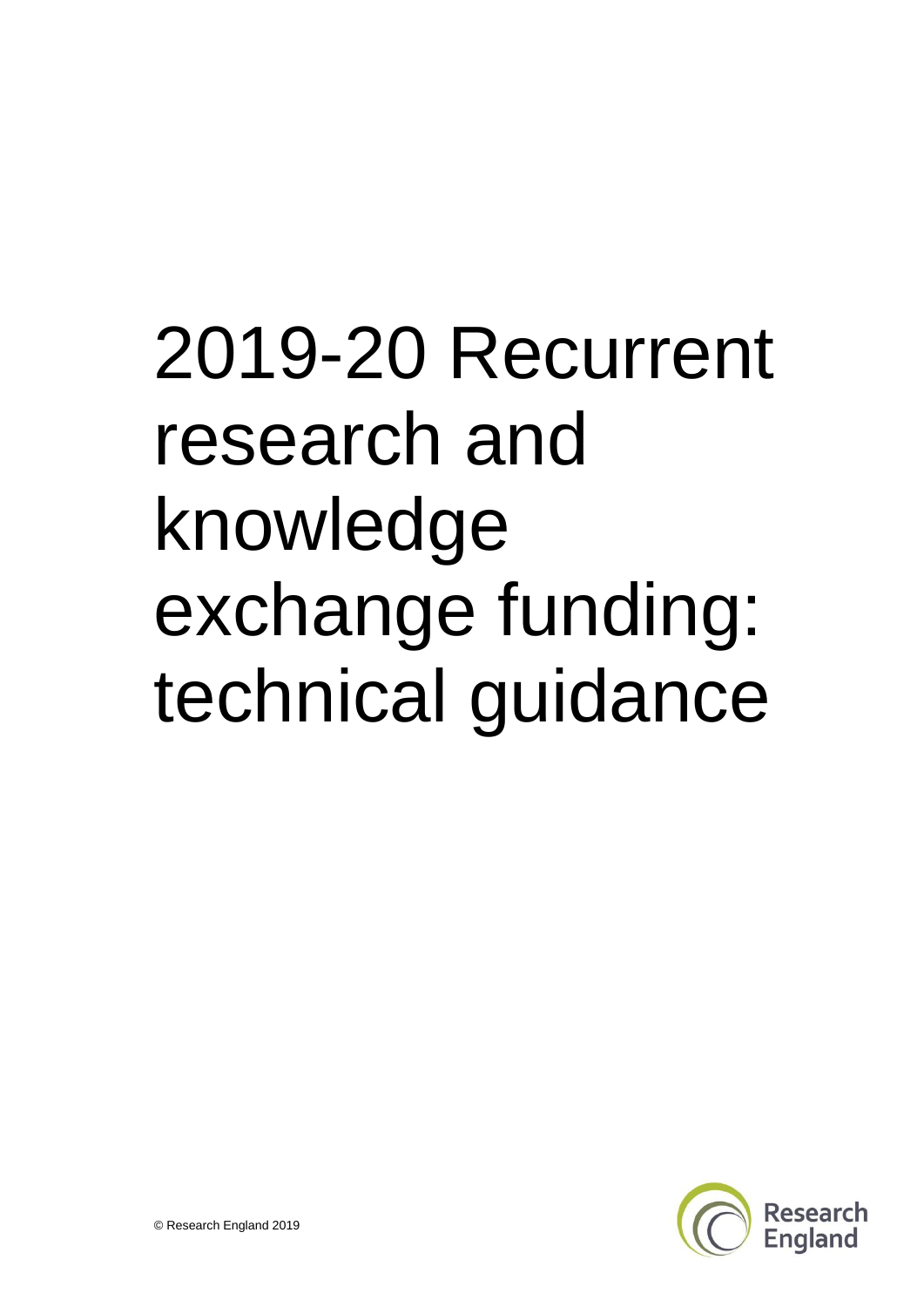## **Contents**

| Purpose of this document                             |                                                                     |                |
|------------------------------------------------------|---------------------------------------------------------------------|----------------|
| <b>Section one</b>                                   |                                                                     |                |
|                                                      | Further information and requests for changes                        | 4              |
| The Research England terms and conditions of funding |                                                                     |                |
| <b>Section two</b>                                   |                                                                     |                |
| Developments to funding methods for 2019-20          |                                                                     |                |
| Presentational changes                               |                                                                     | 6              |
| <b>Section three</b>                                 |                                                                     |                |
| The recurrent grant tables                           |                                                                     | $\overline{7}$ |
| Table A                                              | 2019-20 Summary of allocations                                      | 7              |
| Table B                                              | 2019-20 Mainstream QR funds and London weighting                    | 8              |
| Table C                                              | 2019-20 QR charity support fund and QR business<br>research element | 10             |
| Table D                                              | 2019-20 QR RDP supervision funds                                    | 14             |
| Table E                                              | 2019-20 Knowledge exchange allocations                              | 16             |
| Table F                                              | 2019-20 HEIF Formula Parameters                                     | 18             |
| Explanation of abbreviations, terms and references   |                                                                     |                |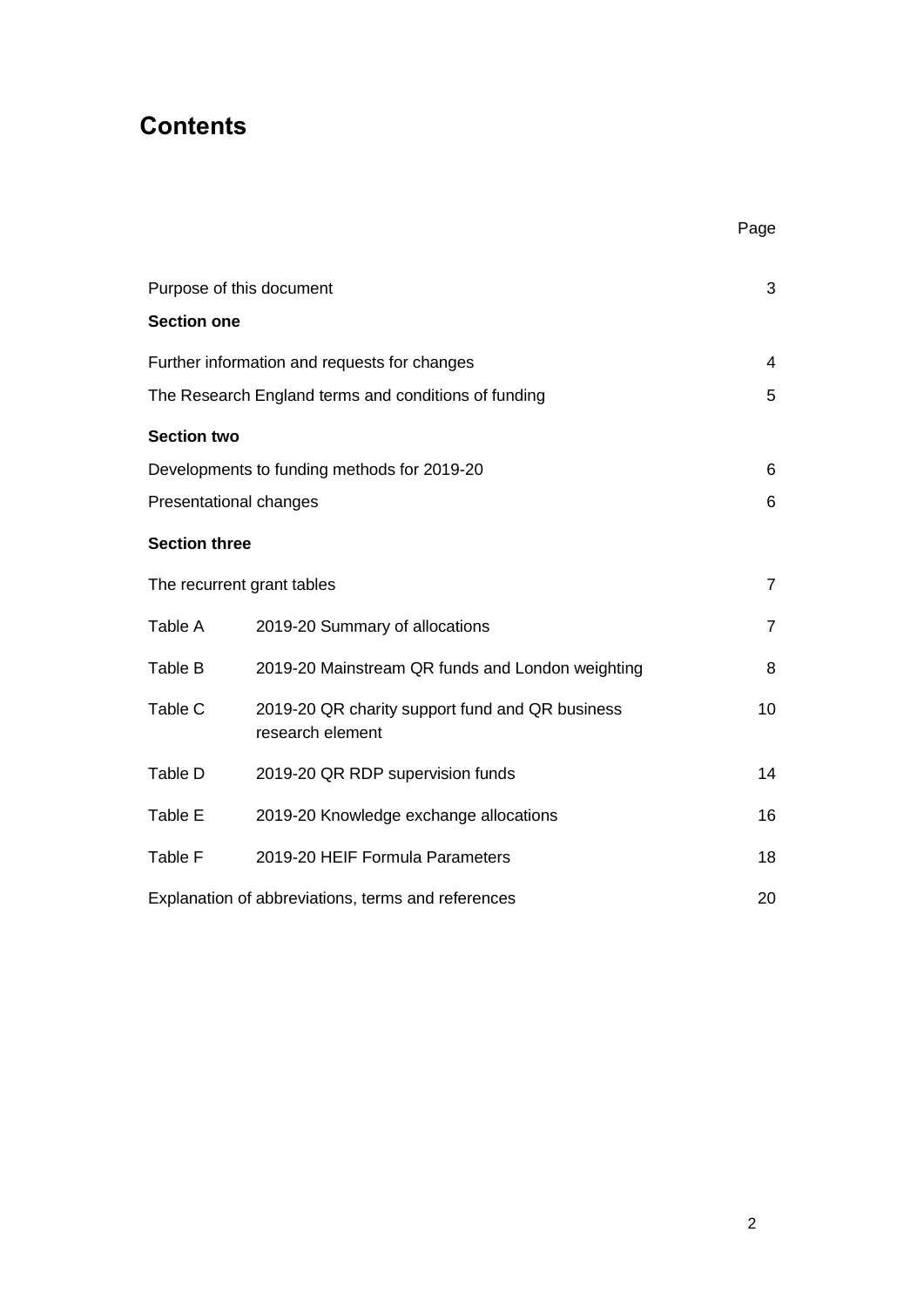## <span id="page-2-0"></span>**Purpose of this document**

1. This document is aimed at those in planning and finance offices who need to have a good understanding of how Research England grant is calculated. It provides a summary of changes to funding for 2019-20 and explains in detail how the figures in the 2019-20 recurrent grant tables have been derived. Abbreviated references are used in this document; the full title or descriptions are given at the end. The content of this document is split into three sections to cover the following areas:

a. **Section one** - describes the processes for data amendments and transfers. It also summarises the funding agreement and data assurance

b. **Section two** - describes any changes to the funding methods in 2019-20 and the presentation of the grant tables

c. **Section three** - contains a detailed description of each of the individual tables which form the 2019-20 grant tables and is intended to be a reference for anyone looking to understand how each allocation has been derived.

2. Each provider will be able to access their own grant tables and supporting documents on the OfS portal on Wednesday 24 July 2019. **Please note that all information in this document is subject to embargo until 0001 on Friday 26 July 2019.**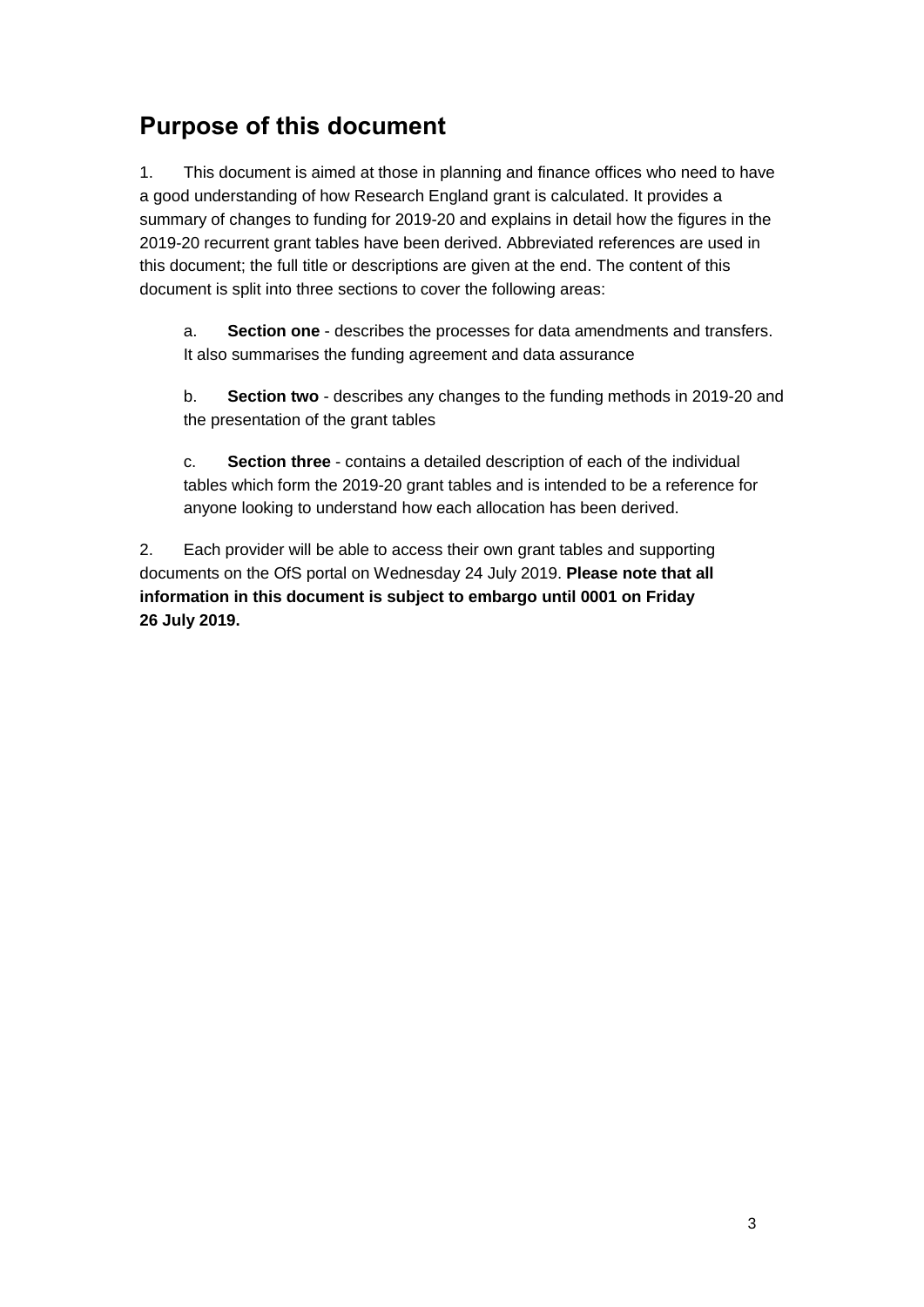## **Section one**

## <span id="page-3-0"></span>**Further information and requests for changes**

3. If you have any questions about your grant, please contact [annualfunding@re.ukri.org.](mailto:annualfunding@re.ukri.org) The funding methods we are implementing for 2019-20 are detailed in the 'Research England Guide to research and knowledge exchange funding 2019-20' [\(RE-P-2019-03\)](https://re.ukri.org/news-events-publications/publications/guide-to-research-and-knowledge-exchange-funding-2019-20/).

4. Circular letter 'Funding for higher education institutions for 2019-20' [\(RE-CL-2019-03\)](https://re.ukri.org/news-events-publications/publications/circular-letter-funding-for-higher-education-institutions-2019-20/) describes the budget decisions taken by the Executive Chair with the endorsement of the Research England Council on funding for 2019-20.

5. While we do not require a response to this document, there may be circumstances in which providers wish to request changes to their allocations. The process for this is described below.

#### **Requests for changes to allocations**

6. Where providers believe that any change to their allocations is necessary, as a result of amendments to their data, they should contact us in good time.

#### **Amendments to data**

7. Research England operates on the expectation that the data signed off as correct by the head of institution is the final data that we will use; this is also consistent with published data. Additionally, we will usually only amend data which affects the current allocations. Therefore, we will only accept amendments to signed off data in the following circumstances:

a. Upon completion of any data audit.

b. Where data errors are identified (which are assessed to be widespread, significant and have a material impact on Research England's use of the data).

c. In exceptional circumstances.

8. Any such amendments will be subject to an assessment process. Those resulting from data error will be reviewed by a joint OfS - Research England data panel, who will judge whether the identified errors are widespread, significant (that is, data must be substantially incorrect and errors do not involve re-interpretation) and material (that is, the impact of the amendments has a material effect on the funding allocations for which it is used). Once an amendment has been assessed by the panel we will not consider substantively the same amendment again. Providers will be informed of the panel decision and will have an opportunity to appeal within a short timescale.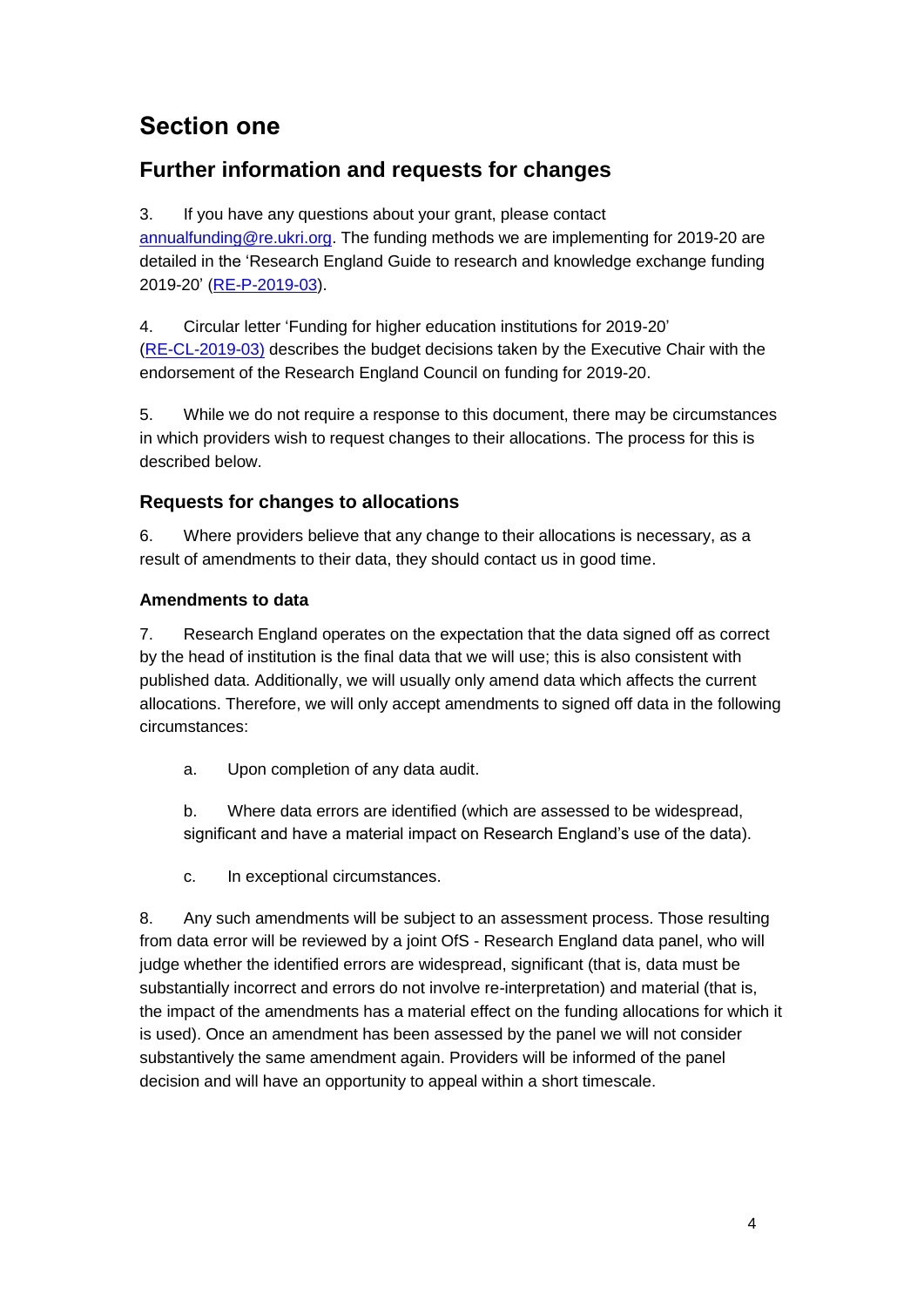9. Requests to make any amendments to data must be submitted as follows.

a. For HESA student record, HESA Finance record and HE-BCI data amendments a completed error summary template should be submitted. Guidance for the joint process is provided [on the OfS website.](https://www.officeforstudents.org.uk/data-and-analysis/amendments-to-data/data-amendments-process/)

b. Once a completed error summary template has been submitted, Research England should be notified by email to [data\\_queries@re.ukri.org.](mailto:data_queries@re.ukri.org)

10. Data amendment panel meetings are held throughout the year, to fit in with the timescales needed to process data for OfS or Research England purposes.

#### **Other changes**

11. If you believe that the allocations should change for any other reason, such as for mergers, please contact [data\\_queries@re.ukri.org.](mailto:data_queries@re.ukri.org)

## <span id="page-4-0"></span>**The Research England terms and conditions of funding**

12. The terms and conditions of funding set out the formal relationship between UK Research and Innovation and the providers that it funds in relation to funds administered through Research England. The final terms and conditions applicable to funding provided to higher education providers for the 2019-20 academic year will be published on our website by 1 August 2019. The terms and conditions include those related to provision of data and compliance with governance and data assurance requirements. Providers should read the terms and conditions in conjunction with this publication.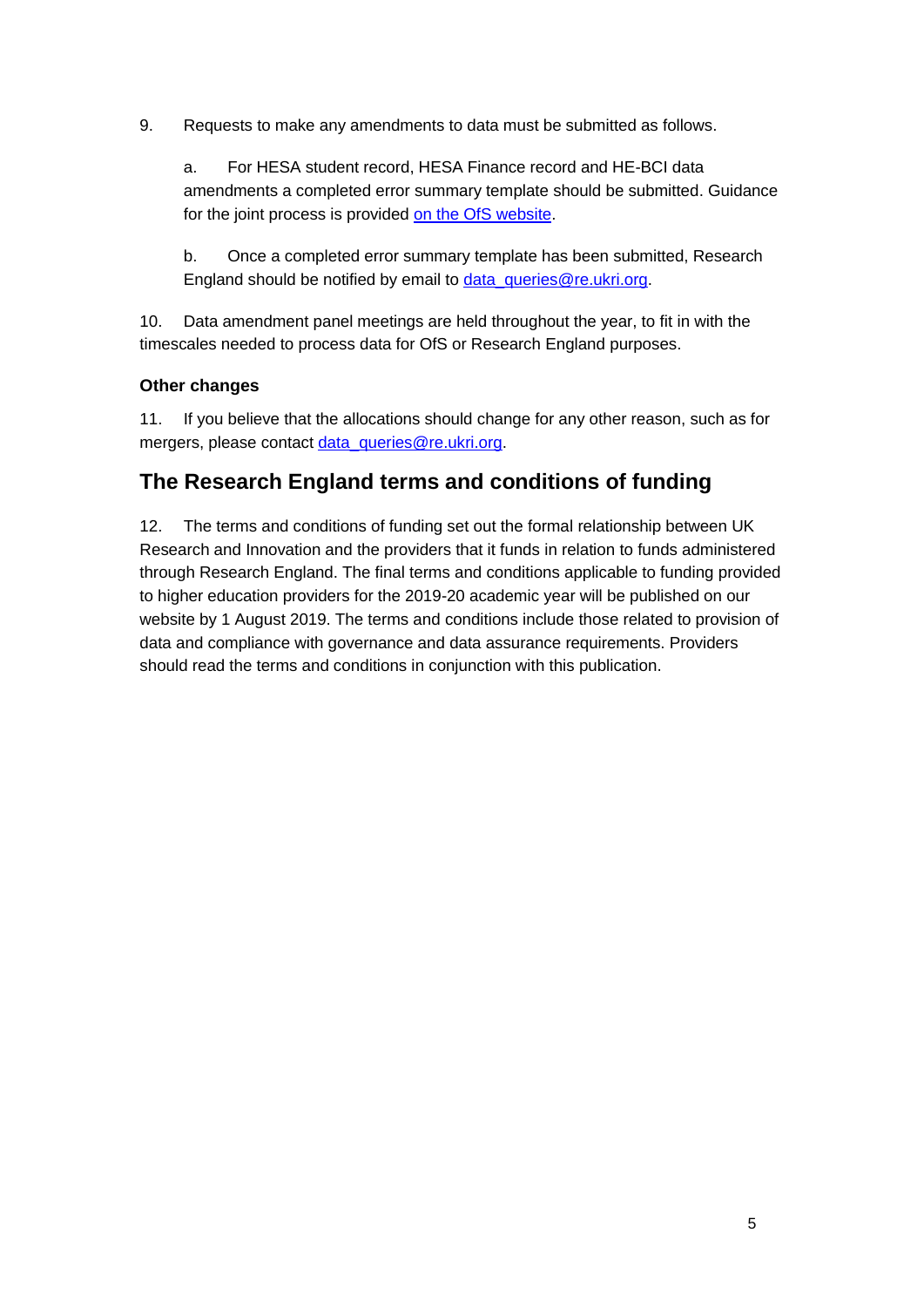## **Section two**

## <span id="page-5-0"></span>**Developments to funding methods for 2019-20**

13. Circular letter 'Funding for higher education institutions for 2019-20' [\(RE-CL-2019-03\)](https://re.ukri.org/news-events-publications/publications/circular-letter-funding-for-higher-education-institutions-2019-20/) set out changes to our funding methods and budgets for 2019-20.

## <span id="page-5-1"></span>**Presentational changes**

14. Last year, GCRF allocations were announced separately. For 2019-20, GCRF allocations have been included in the grant tables.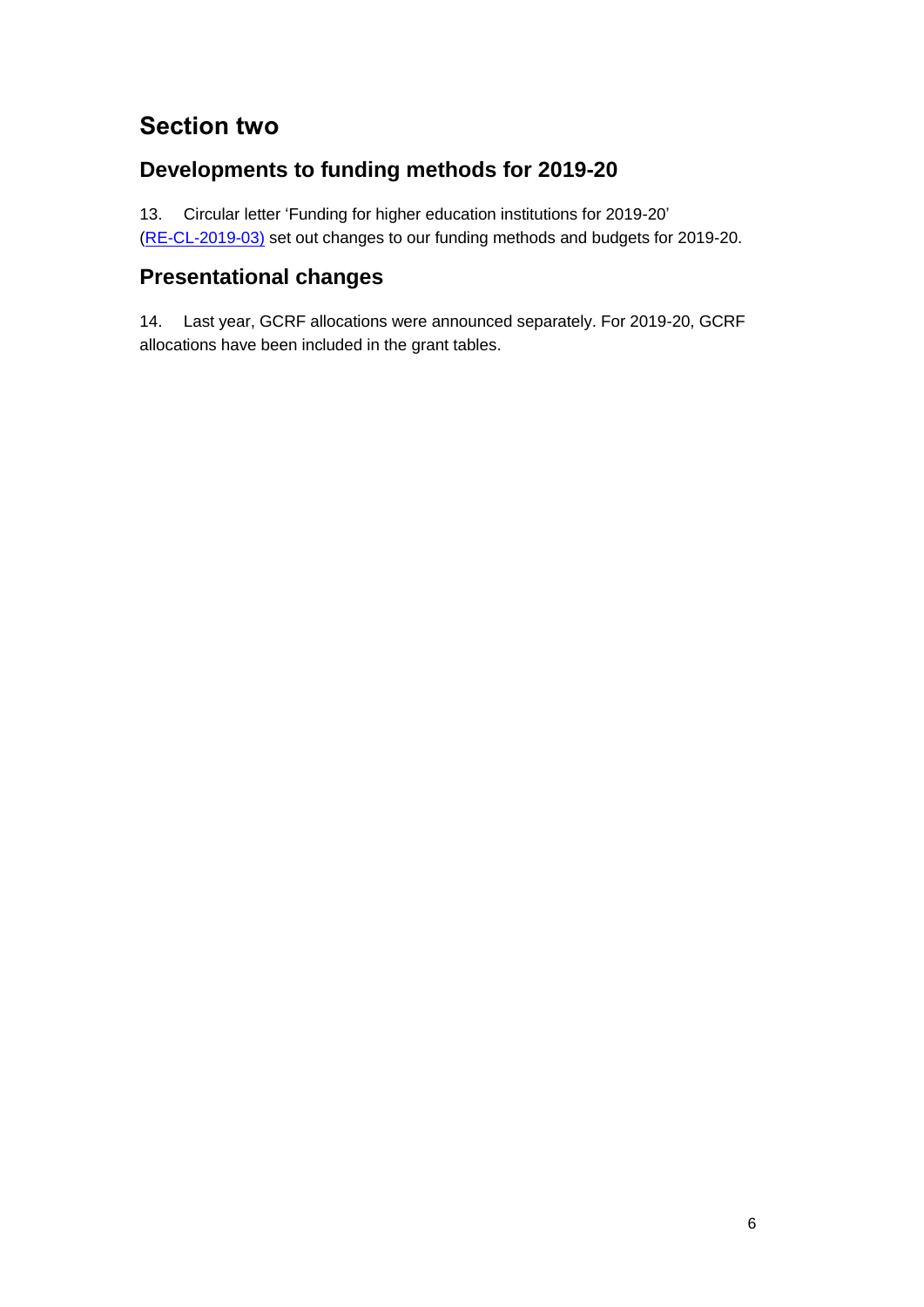## **Section three**

## <span id="page-6-0"></span>**The recurrent grant tables**

15. There are six grant tables, which show how funding for the provider has been derived. They are described in detail in this document, but in summary are:

| Table A | Provides summary details of allocations of funding for research and<br>knowledge exchange (largely derived from the calculations on subsequent<br>tables). It also shows allocations for the Museums, Galleries and Collections<br>Fund. |
|---------|------------------------------------------------------------------------------------------------------------------------------------------------------------------------------------------------------------------------------------------|
| Table B | Shows the calculation of mainstream QR, London weighting on mainstream<br>QR, and GCRF allocations.                                                                                                                                      |
| Table C | Shows the calculation of the QR charity support fund and QR business<br>research element.                                                                                                                                                |
| Table D | Shows the calculation of the QR RDP supervision fund.                                                                                                                                                                                    |
| Table E | Shows the knowledge exchange allocations                                                                                                                                                                                                 |
| Table F | Shows the parameters used in the HEIF allocations                                                                                                                                                                                        |

16. In this document, each row and column of the accompanying grant tables is described beneath a bold sub-heading in the order that they appear in the tables. Italics have been used in the explanatory text to indicate that a row or column heading is being referenced, from:

- the accompanying 2019-20 grant tables
- the HE-BCI survey
- data provided by Innovate UK
- the HESA Finance record
- the HESA Student record

17. Where any of the last five sources are referred to, this is made clear in the text. Otherwise references are to the 2019-20 grant tables.

## <span id="page-6-1"></span>**Table A: 2019-20 Summary of allocations**

#### **Summary of allocations**

18. This section is a summary of the grant allocations shown in Tables B, C, D and E, together with funding for museums, galleries and collections. Where figures are not simply copied from the other tables, explanations of how the figures are calculated are given in paragraphs 19 to 20.

#### **QR funding for National Research Libraries**

19. This allocation, totalling £7 million, is for five libraries which were designated as being of national importance. The allocation is unchanged from 2018-19.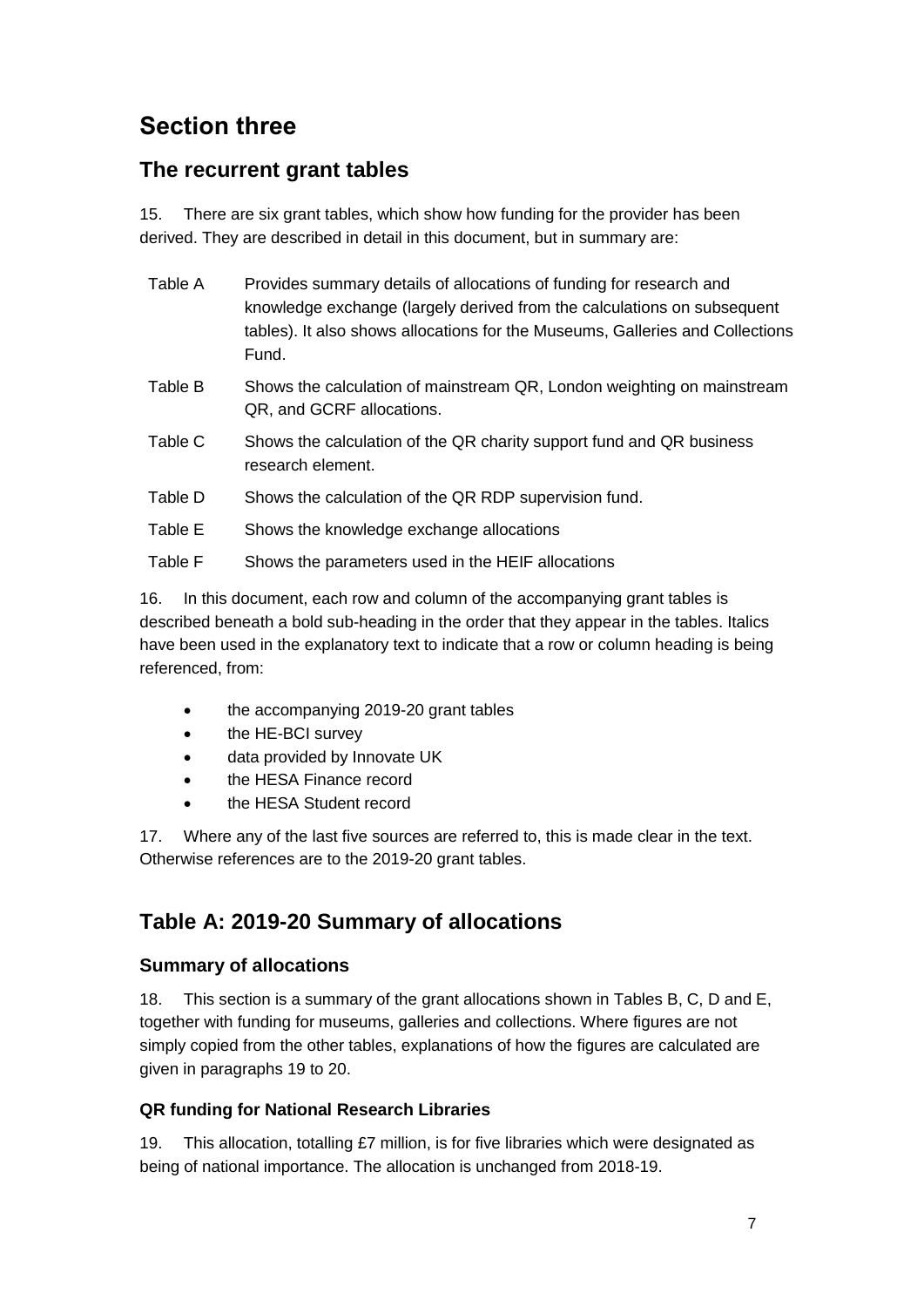#### **Museums, Galleries and Collections Fund**

20. This allocation, totalling £11 million, provides support for museums, galleries and collections in the sector where the cost of stewardship goes beyond what universities could be expected to meet from recurrent funding for teaching and research. Further information about this allocation is available at

[https://webarchive.nationalarchives.gov.uk/20180405132023/http://www.hefce.ac.uk/new](https://webarchive.nationalarchives.gov.uk/20180405132023/http:/www.hefce.ac.uk/news/newsarchive/2017/Name,112699,en.html) [s/newsarchive/2017/Name,112699,en.html.](https://webarchive.nationalarchives.gov.uk/20180405132023/http:/www.hefce.ac.uk/news/newsarchive/2017/Name,112699,en.html)

## <span id="page-7-0"></span>**Table B: 2019-20 Mainstream QR funds and London weighting**

21. The top of the worksheet provides a summary of the allocations of recurrent research funding for:

- Mainstream QR funds
- London weighting on mainstream QR
- QR Global Challenges Research Fund

along with a table showing the breakdown by unit of assessment (UOA). Figures in the table have been rounded for display purposes. However, the calculations are done to several decimal places, so there may be some rounding differences within the table.

#### **Mainstream QR funds total**

22. This is the sum of *Mainstream QR funds (£)* for each UOA shown in the table *Distribution of QR by unit of assessment*. The calculation of *Mainstream QR funds* is described below. A total of £1,061 million is being allocated for 2019-20. The steps to determine the mainstream QR allocations are described in 'Research England Guide to research and knowledge exchange funding 2019-20' [\(RE-P-2019-03\)](https://re.ukri.org/news-events-publications/publications/guide-to-research-and-knowledge-exchange-funding-2019-20/),

#### **London weighting on mainstream QR**

23. This is the sum of *London weighting on mainstream QR (£)* for each UOA shown in the table *Distribution of QR by unit of assessment*. It is calculated as 12 per cent for inner London and 8 per cent for outer London of the *Mainstream QR funds* for each UOA. It totals £34 million for the sector as a whole.

#### **QR Global Challenges Research Fund**

24. This is the sum of *QR Global Challenges Research Fund (£)* for each UOA shown in the table *Distribution of QR by unit of assessment*. The sector budget of £68 million has been distributed to providers in proportion to their *Mainstream QR funds* and *London weighting on mainstream QR* for each UOA.

#### **Distribution of QR by unit of assessment**

#### **Unit of assessment**

25. UOAs are shown only where the quality profile has some activity at the  $3*$  or  $4*$ level.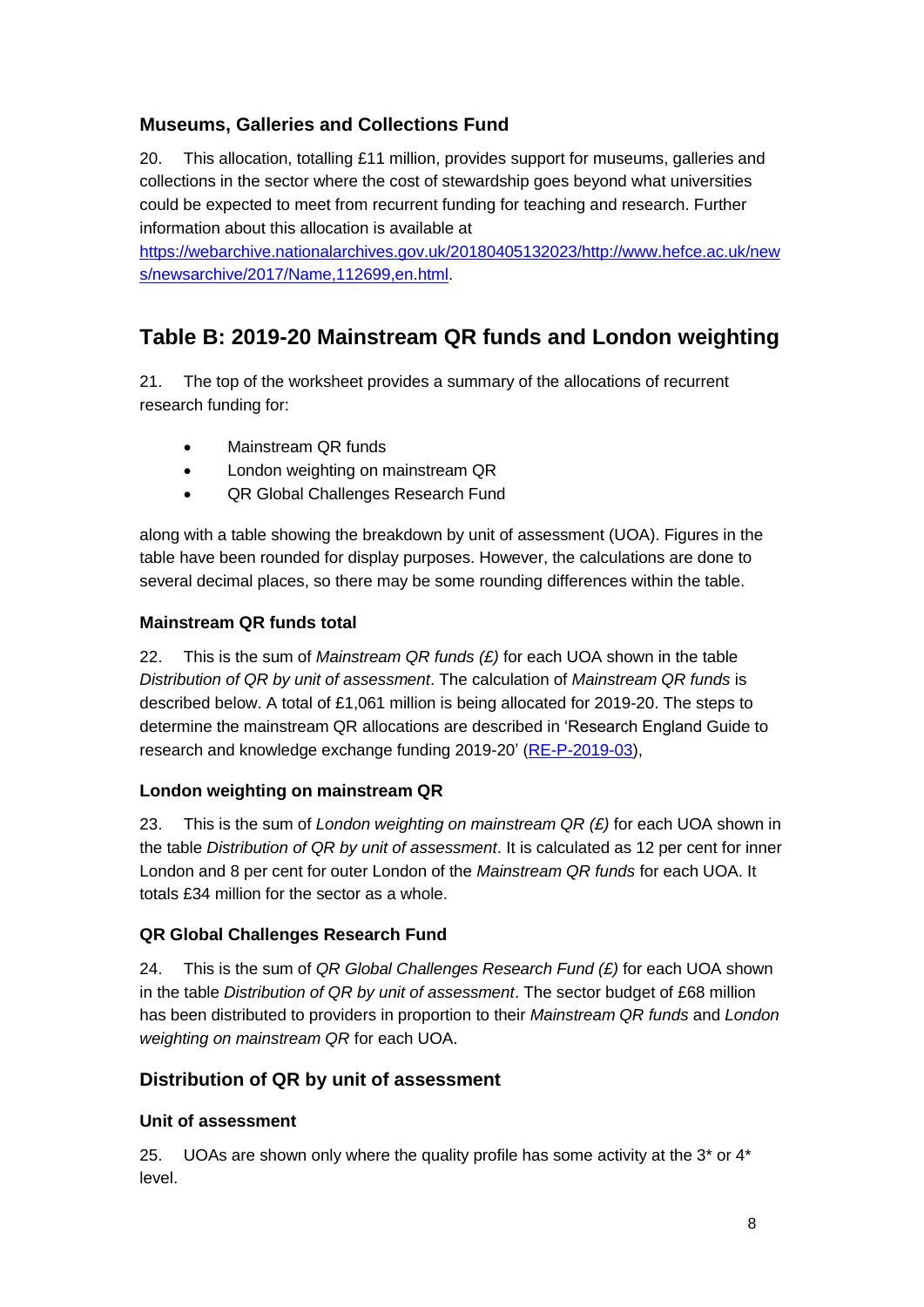#### **Sub-profile**

26. This column shows the sub-profile reflecting the three elements of outputs, impact and environment assessed in each submission.

#### **REF sub-profile (%)**

27. These five columns show the sub-profile outcomes for each UOA. The percentages at each quality level match those published on the REF 2014 website at [www.ref.ac.uk/2014/.](http://www.ref.ac.uk/2014/)

#### **Volume (notional staff FTE)**

28. These six columns show the volume in each UOA. The total of the first five columns is the number of research active category A staff FTE in the REF 2014 submission. The volume at each quality level is calculated by multiplying the total volume by the percentages for each quality level given in the *REF sub-profile (%)*. The column *Total funded volume* is the sum of the volume associated with levels 4\* and 3\*.

#### **Quality-weighted volume**

29. These six columns show the *Volume (notional staff FTE)* at each quality level and in total, weighted to reflect the quality profile for the UOA. The quality weightings are:

| <b>Quality rating (with abbreviated description)</b>               | <b>Funding weighting</b> |
|--------------------------------------------------------------------|--------------------------|
| 4* (world-leading)                                                 |                          |
| 3* (internationally excellent)                                     |                          |
| 2* (recognised internationally)                                    |                          |
| 1* (recognised nationally)                                         |                          |
| Unclassified (below the standard of nationally<br>recognised work) |                          |

#### **Mainstream QR funds (£)**

30. For each UOA, this is calculated in proportion to each provider's share of the sector total *Quality-weighted volume*.

#### **London weighting on mainstream QR (£)**

31. This is calculated as 12 per cent for inner London and 8 per cent for outer London of the *Mainstream QR funds (£)* for each UOA.

#### **QR Global Challenges Research Fund (£)**

32. The sector budget of £68 million has been distributed to providers in proportion to their *Mainstream QR funds* and *London weighting on mainstream QR* for each UOA.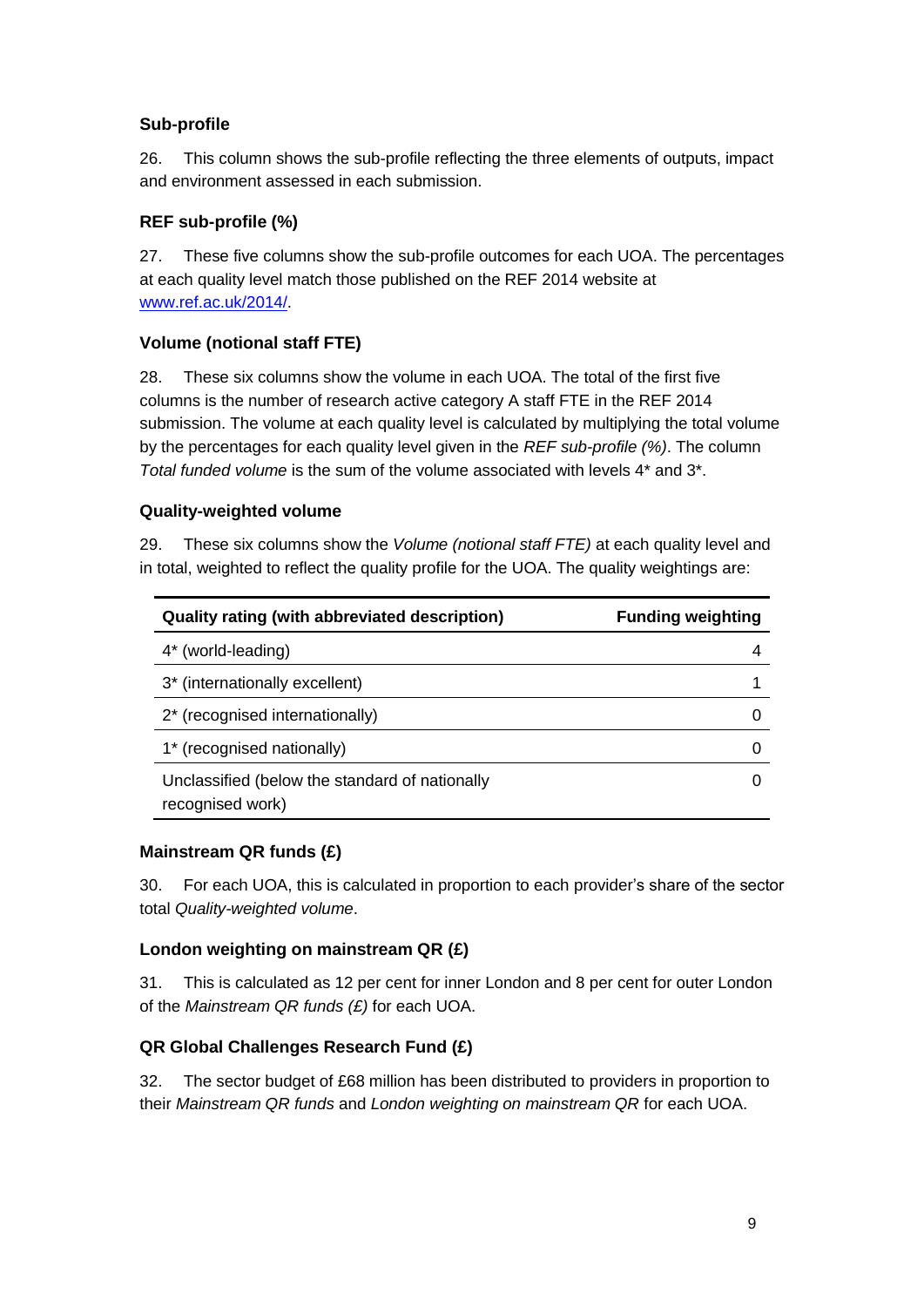## **Table C: 2019-20 QR charity support fund and QR business research element**

33. This table shows the calculation of allocations of recurrent research funding for:

- QR charity support fund
- OR business research element.

34. The QR charities and QR business allocations are calculated in proportion to research income in the most recent four-year period (2014-15 to 2017-18).

#### **QR charity support fund**

35. A total of £204 million is being allocated for 2019-20. This is allocated on the basis of the average of 2014-15 to 2017-18 income reported to the HESA Finance record.

#### **2014-15 Research income from charities (£)**

36. This is the sum of the following 2014-15 HESA finance record figures:

a. Table 5b against the heading: *Net research grants and contracts* (Head 8) from the following sources:

- i. *UK-based charities (open competitive process)* (Table 5b Column 2).
- ii. *EU-based charities (open competitive process)* (Table 5b Column 8).

iii. *Non-EU-based charities (open competitive process)* (Table 5b Column 11).

b. Table 6a against the heading *Income for general research studentships from charities (open competitive process)* (Head 4a).

#### **2015-16 Research income from charities (£)**

37. This is the sum of the following 2015-16 HESA finance record figures:

a. Table 5 research grants and contracts which is calculated as *Total research grants and contracts* (Head 4) minus *Co-investment from external sources on funding council-funded projects (included in Heads 1 to 4 above)* (Head 5), which is then added to *Balance of research related deferred capital and revenue grants as taken at 31 July 2015 taken to reserves* (Head 6) from the following sources:

- i. *UK-based charities (open competitive process)* (Table 5 Column 2).
- ii. *EU-based charities (open competitive process)* (Table 5 Column 9).

iii. *Non-EU-based charities (open competitive process)* (Table 5 Column 12).

b. Table 6 against the heading *Income for general research studentships from charities (open competitive process)* (Head 4a).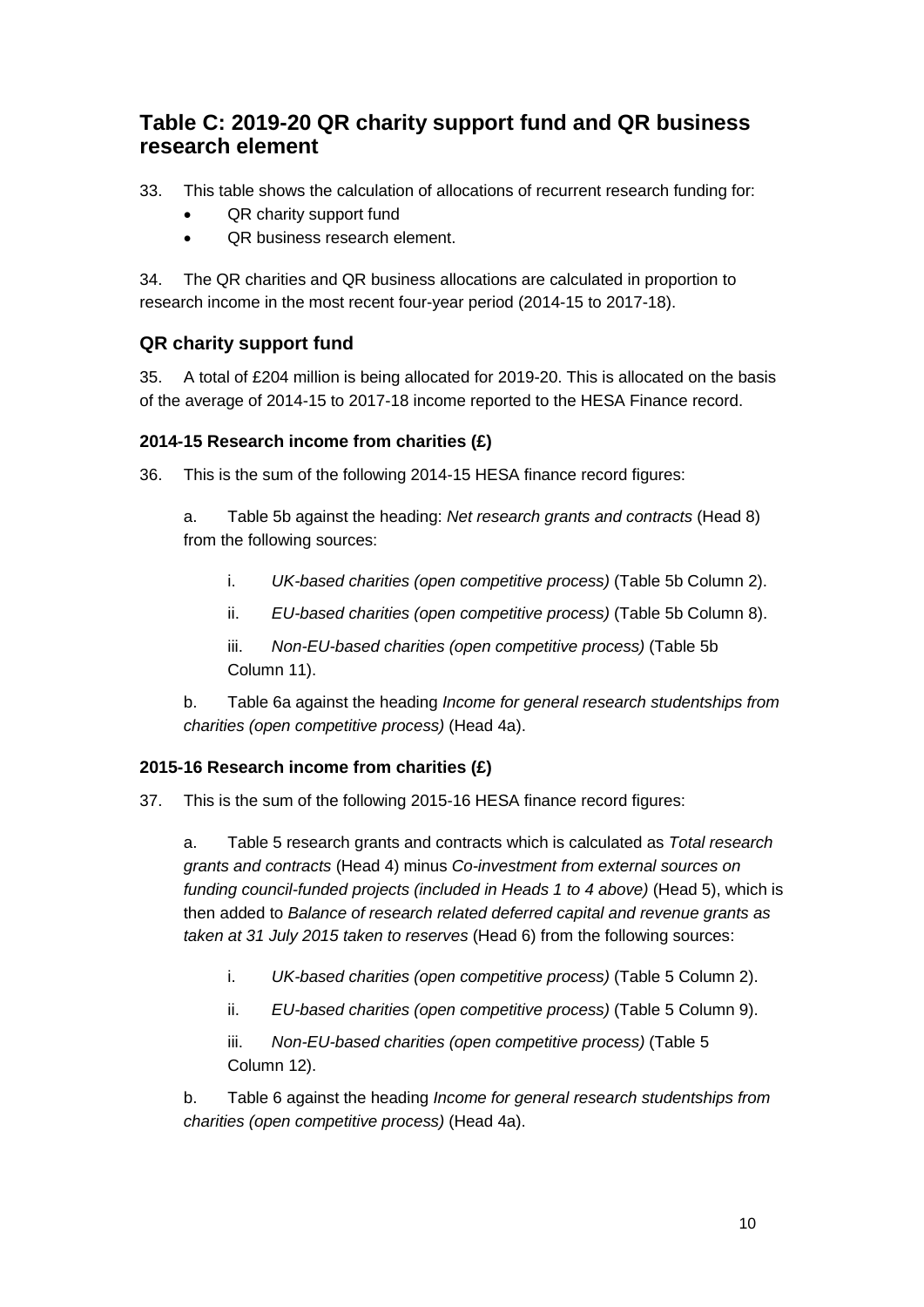#### **2016-17 Research income from charities (£)**

38. This is the sum of the following 2016-17 HESA finance record figures:

a. Table 5 research grants and contracts which is calculated as *Total research grants and contracts* (Head 4) minus *Co-investment from external sources on funding council-funded projects (included in Heads 1 to 4 above)* (Head 5) from the following sources:

- i. *UK-based charities (open competitive process)* (Table 5 Column 2).
- ii. *EU-based charities (open competitive process)* (Table 5 Column 9).

iii. *Non-EU-based charities (open competitive process)* (Table 5 Column 12).

b. Table 6 against the heading *Income for general research studentships from charities (open competitive process)* (Head 4a).

#### **2017-18 Research income from charities (£)**

39. This is the sum of the following 2017-18 HESA finance record figures:

a. Table 5 research grants and contracts which is calculated as *Total research grants and contracts* (Head 4) minus *Co-investment from external sources on funding council-funded projects (included in Heads 1 to 4 above)* (Head 5) from the following sources:

- i. *UK-based charities (open competitive process)* (Table 5 Column 2).
- ii. *EU-based charities (open competitive process)* (Table 5 Column 9).

iii. *Non-EU-based charities (open competitive process)* (Table 5 Column 12).

b. Table 6 against the heading *Income for general research studentships from charities (open competitive process)* (Head 4a)

#### **Average annual income (£)**

40. This is the average of *2014-15 Research income from charities (£), 2015-16 Research income from charities (£), 2016-17 Research income from charities (£)* and *2017-18 Research income from charities (£)* in the preceding 4 rows.

#### **London weighting**

41. This is 1.12 for providers in inner London, 1.08 for those in outer London and 1.00 for other providers.

#### **London-weighted research income (£)**

42. This is *Average annual income (£)* multiplied by *London weighting*.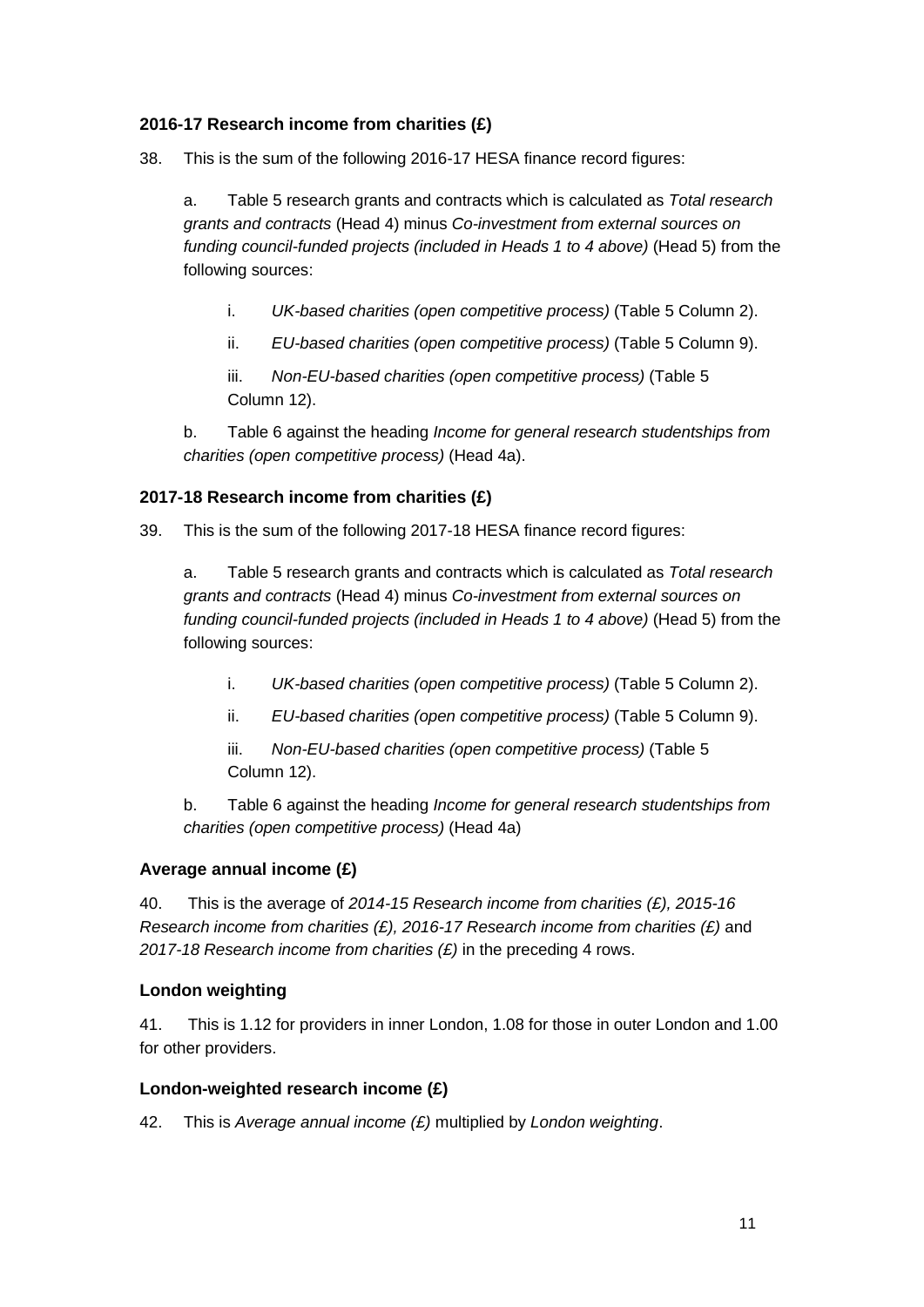#### **Rate**

43. The rate of funding is approximately 18p per £1 of *London-weighted charities income (£)*.

#### **QR charity support fund (£)**

44. This is *London-weighted charities income (£)* multiplied by *Rate*.

#### **QR business research element**

45. A total of £64 million is being allocated for 2019-20. The calculation is based on an average of 2014-15 to 2017-18 income reported to the HESA Finance record, but with the following adjustments:

a. The amount of co-investment from businesses for the UK Research Partnership Investment Fund (UKRPIF) initiative has been deducted from the 2014-15 HESA finance record Table 5b figures. This information was taken from the UKRPIF Annual Monitoring Returns, as emailed to providers by Sophie Melton-Bradley on 4 November 2014 and by Stephanie Lynch on 15 December 2015. Further information is provided in 'UK Research Partnership Investment Fund 2018-19 to 2019-20' (HEFCE [2015/33\)](https://webarchive.nationalarchives.gov.uk/20180405115938/http:/www.hefce.ac.uk/pubs/year/2015/201533/).

b. Similarly, the amount of co-investment from businesses for the Catalyst Fund has been deducted from the 2014-15 HESA finance record Table 5b figures. This information was taken from responses to Rebecca Weerasekera's email of 11 December 2014 and Matthew Eagles' email of 3 December 2015.

#### **2014-15 Research income from businesses (£)**

46. This is the sum of the following 2014-15 HESA finance record figures (adjusted as explained in paragraph 48):

a. Table 5b against the heading: *Net research grants and contracts* (Head 8) from the following sources:

- i. *UK industry, commerce and public corporations* (Table 5b Column 6).
- ii. *EU industry, commerce and public corporations* (Table 5b Column 9).

iii. *Non-EU industry, commerce and public corporations* (Table 5b Column 12).

#### **2015-16 Research income from businesses (£)**

47. This is the sum of the following 2015-16 HESA finance record figures:

a. Table 5 research grants and contracts which is calculated as *Total research grants and contracts* (Head 4) minus *Co-investment from external sources on funding council-funded projects (included in Heads 1 to 4 above)* (Head 5), which is then added to *Balance of research related deferred capital and revenue grants as taken at 31 July 2015 taken to reserves* (Head 6) from the following sources: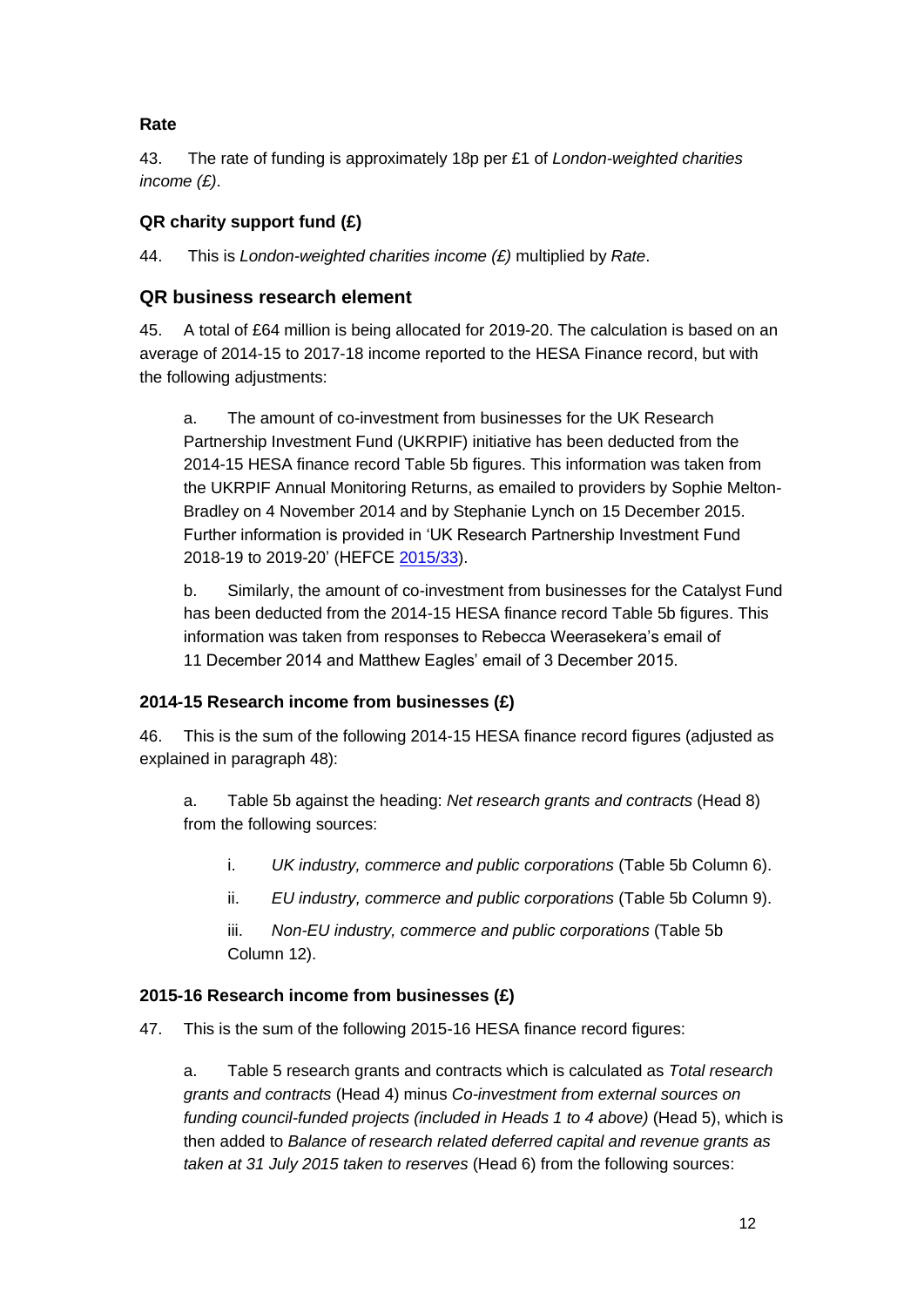- i. *UK industry, commerce and public corporations* (Table 5 Column 6).
- ii. *EU industry, commerce and public corporations* (Table 5 Column 10).

iii. *Non-EU industry, commerce and public corporations* (Table 5 Column 13).

#### **2016-17 Research income from businesses (£)**

48. This is the sum of the following 2016-17 HESA finance record figures:

a. Table 5 research grants and contracts which is calculated as *Total research grants and contracts* (Head 4) minus *Co-investment from external sources on funding council-funded projects (included in Heads 1 to 4 above)* (Head 5) from the following sources:

- i. *UK industry, commerce and public corporations* (Table 5 Column 6).
- ii. *EU industry, commerce and public corporations* (Table 5 Column 10).

iii. *Non-EU industry, commerce and public corporations* (Table 5 Column 13).

#### **2017-18 Research income from businesses (£)**

49. This is the sum of the following 2017-18 HESA finance record figures:

a. Table 5 research grants and contracts which is calculated as *Total research grants and contracts* (Head 4) minus *Co-investment from external sources on funding council-funded projects (included in Heads 1 to 4 above)* (Head 5) from the following sources:

- i. *UK industry, commerce and public corporations* (Table 5 Column 6).
- ii. *EU industry, commerce and public corporations* (Table 5 Column 10).

iii. *Non-EU industry, commerce and public corporations* (Table 5 Column 13).

#### **Average annual income (£)**

50. This is the average of *2014-15 Research income from businesses (£), 2015-16 Research income from businesses (£), 2016-17 Research income from businesses (£)*  and *2017-18 Research income from businesses (£)* in the preceding 4 rows.

#### **Rate**

51. The rate of funding is approximately 13p per £1 of *Average annual income (£)*.

#### **QR business research element (£)**

52. This is *Average annual income (£)* multiplied by *Rate*.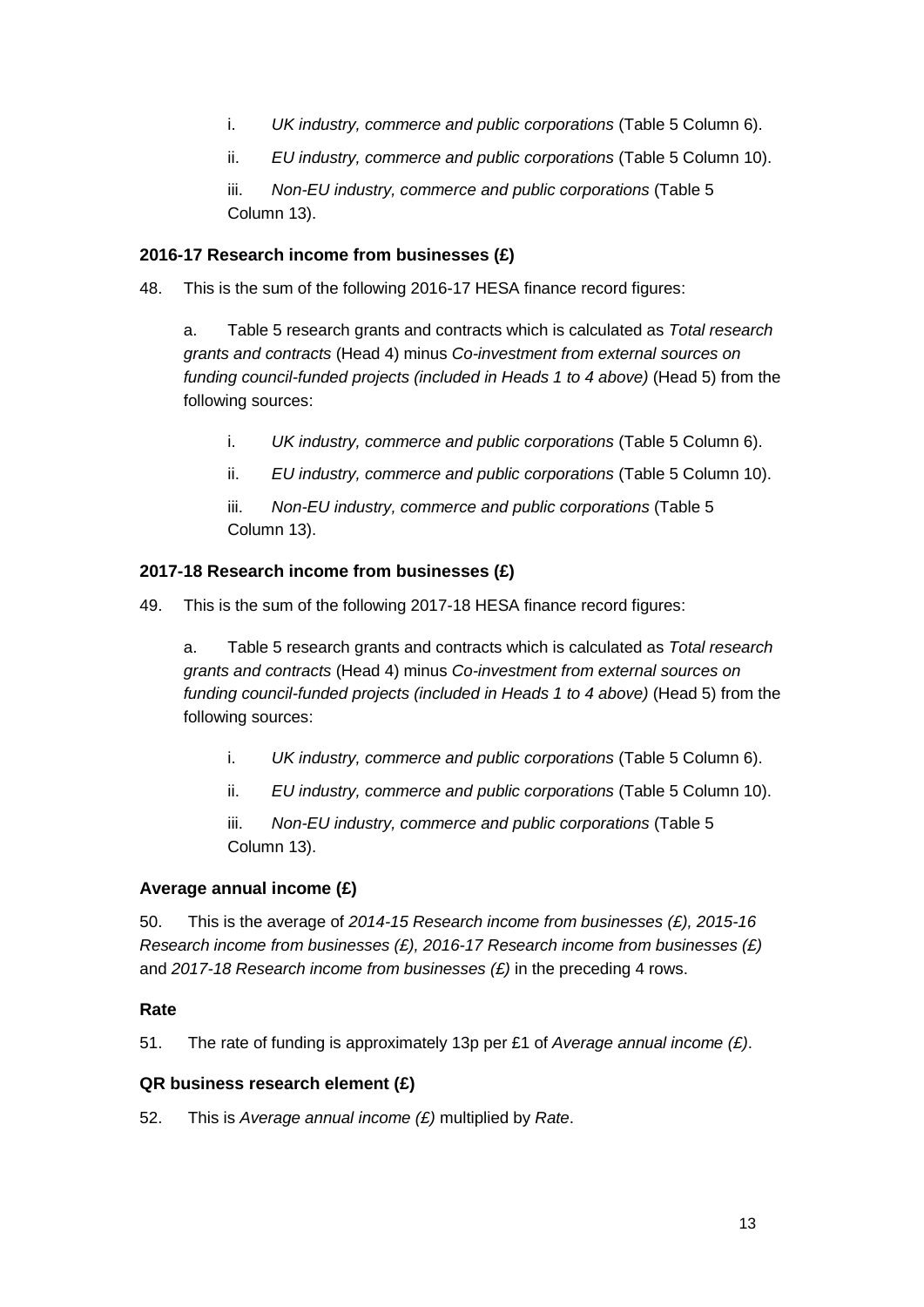## **Table D: 2019-20 QR RDP supervision funds**

53. QR RDP supervision funding is allocated only for those UOAs for which mainstream QR is provided. It is calculated to reflect Home and EU PGR FTEs, quality, London weighting and the relative costs of the subjects. Figures in the table have been rounded for display purposes. However, the calculations are done to several decimal places, so there may be some rounding differences within the table. A total of £260 million of recurrent grant is being allocated for 2019-20.

54. Data that identifies different higher education providers participating in formal collaborative programmes for research training has been used to calculate QR RDP supervision funding since 2017-18. A breakdown at UOA level for each collaborative arrangement identified in the 2017-18 HESA student record is now provided. Further detail is available in HEFCE Circular letter [34/2016.](https://webarchive.nationalarchives.gov.uk/20180405115028/http:/www.hefce.ac.uk/pubs/year/2016/CL,342016/)

#### **QR RDP supervision funds total**

55. This is the sum of *QR RDP supervision funds (£)* for each UOA shown in the table. The calculation of *QR RDP supervision funds* is described below.

#### **Unit of assessment**

56. UOAs are shown only where the quality profile has some activity at the 3\* or 4\* level.

#### **UKPRN of collaborating provider**

57. This column shows the UKPRN for any UOA which is taught under a collaborative arrangement.

58. A separate row shows at UOA level for each collaborative arrangement identified on the 2017-18 HESA student record.

#### **Name of collaborating provider**

59. This column shows the name of the collaborating provider from the previous column.

#### **Overall quality profile (%)**

60. These five columns show the quality profile outcomes for each UOA. The percentages at each quality level match those published in [REF 01.2014.](http://www.ref.ac.uk/2014/pubs/201401/)

#### **Quality score**

61. A quality score is calculated for each department based on the amount of  $3^*$  and  $4^*$ activity as a proportion of total activity at 2\* quality and above in the quality profiles. That is:

*Overall quality profile (%): 3\* + 4\**

*Overall quality profile (%): 2\* + 3\* + 4\**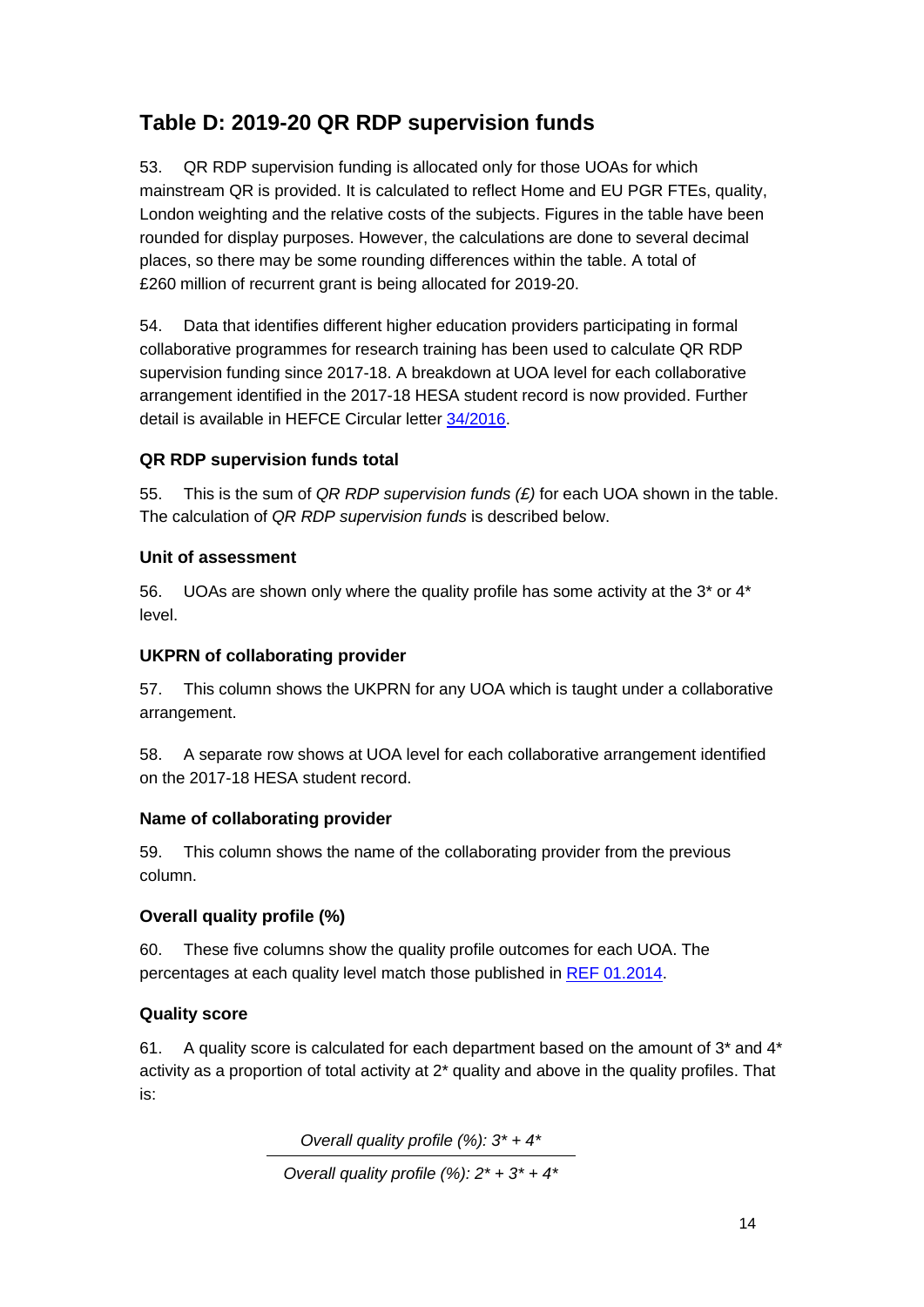#### **Adjusted PGR FTEs**

62. This is eligible PGR FTEs derived from 2017-18 and previous years' HESA student data. The method we have used to extract PGR FTE numbers from the HESA student record involves tracking individual students through their PGR study within an HEI (using HESA data for 2017-18 and the previous five years) and applying our policy of funding PGR study for a maximum of three years of full-time study (or 3.0 FTE). Further information is available at [https://re.ukri.org/finance/how-research-england-use](https://re.ukri.org/finance/how-research-england-use-individualised-student-data/2017-18-uses-of-individualised-student-data-overview/)[individualised-student-data/2017-18-uses-of-individualised-student-data-overview/.](https://re.ukri.org/finance/how-research-england-use-individualised-student-data/2017-18-uses-of-individualised-student-data-overview/)

63. The eligible PGR FTEs have been adjusted to additionally reflect eligible PGR FTEs for students recorded in the 2017-18 HESA student record as concurrently supervised by other providers who were not eligible to submit to REF 2014. The adjustment has been done at the student instance level, and it is these adjusted FTEs that are used in the funding calculation. Further details will be available in a funding summary which will be released separately later.

#### **Weighted adjusted PGR FTEs (London, cost and quality-weighted)**

64. For each UOA this is the product of:

- *Adjusted PGR FTEs*
- *Quality score*
- A weighting of 1.12 for providers in inner London, 1.08 for those in outer London and 1.00 for all other providers
- The appropriate relative cost weight:

|   |                                            | Weighting |
|---|--------------------------------------------|-----------|
| A | High-cost laboratory and clinical subjects | 1.6       |
| в | Intermediate-cost subjects                 | 1.3       |
|   | Others                                     | 10        |

*Note that the subject cost weighting for UOA 4 (Psychology, Psychiatry and Neuroscience) has been revised to 1.6.*

#### **QR RDP supervision funds (£)**

-

65. This is determined by distributing the total QR RDP supervision fund to departments<sup>1</sup> in proportion to Weighted adjusted PGR FTEs (London, cost and *quality-weighted)*. The rate of funding is approximately £4,809.

<sup>1</sup> The term 'department' means a group of staff and their research activity returned in a single submission within one subject UOA, irrespective of whether this forms a single administrative unit within the institution.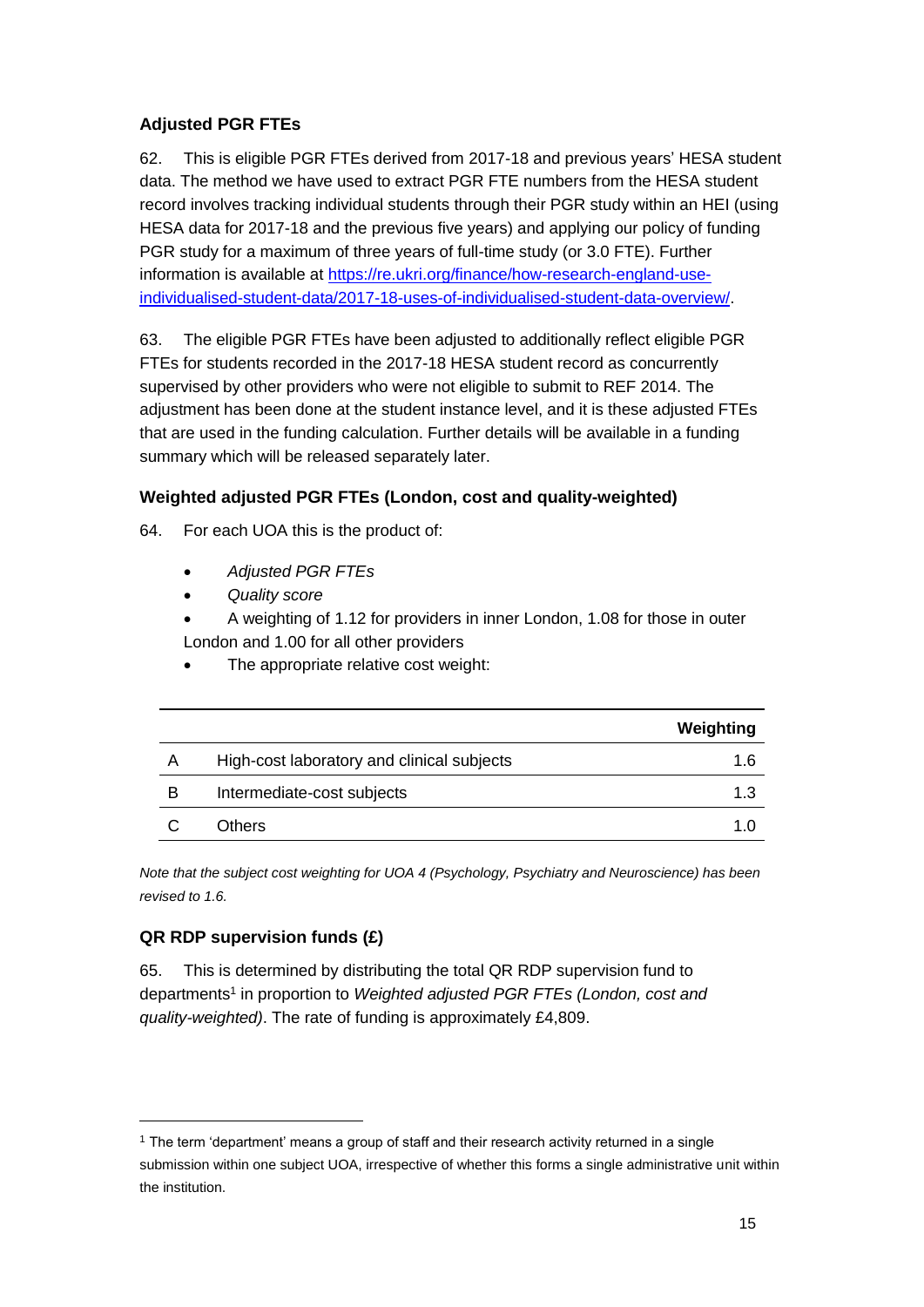## <span id="page-15-0"></span>**Table E: 2019-20 Knowledge exchange allocations**

66. This shows the calculation of 2019-20 Knowledge exchange funding, which is provided through HEIF.

#### **2015-16 income (£)**

67. These are the figures as reported on the HE-BCI record 2015/16, HESA Finance record 2015/16, or as supplied to us by Innovate UK

#### **2016-17 income (£)**

68. These are the figures as reported on the HE-BCI record 2016/17, HESA Finance record 2016/17, or as supplied to us by Innovate UK

#### **2017-18 income (£)**

69. These are the figures as reported on the HE-BCI record 2017/18, HESA Finance record 2017/18, or as supplied to us by Innovate UK

#### **HE-BCI survey**

70. This shows the reported income, as reported to HESA on the relevant HE-BCI survey, identified as follows:

Income from contract research

71. This is the value of *'Total value of contracts'* (Table 1, Head 2h)

Income from consultancy

72. This is the value of *'Total income'* (Table 2, Head 1h)

#### Income from equipment and facilities

73. This is the value of *'Total income'* (Table 2, Head 2h)

#### Income from regeneration

74. This is the value of *'Total programmes'* (Table 3, Head 1f)

#### Income from intellectual property

75. This is the value of *'Sub-total IP income'* (Table 4, Head 3d)

#### Income from SMEs in the above categories

- 76. This is the sum of the following figures:
	- a. Table 1: Research related activities

i. *Contract research (excluding any already returned in head 1 and research councils, 'Total value of SMEs'* (Head 2b)

b. Table 2: Business and community services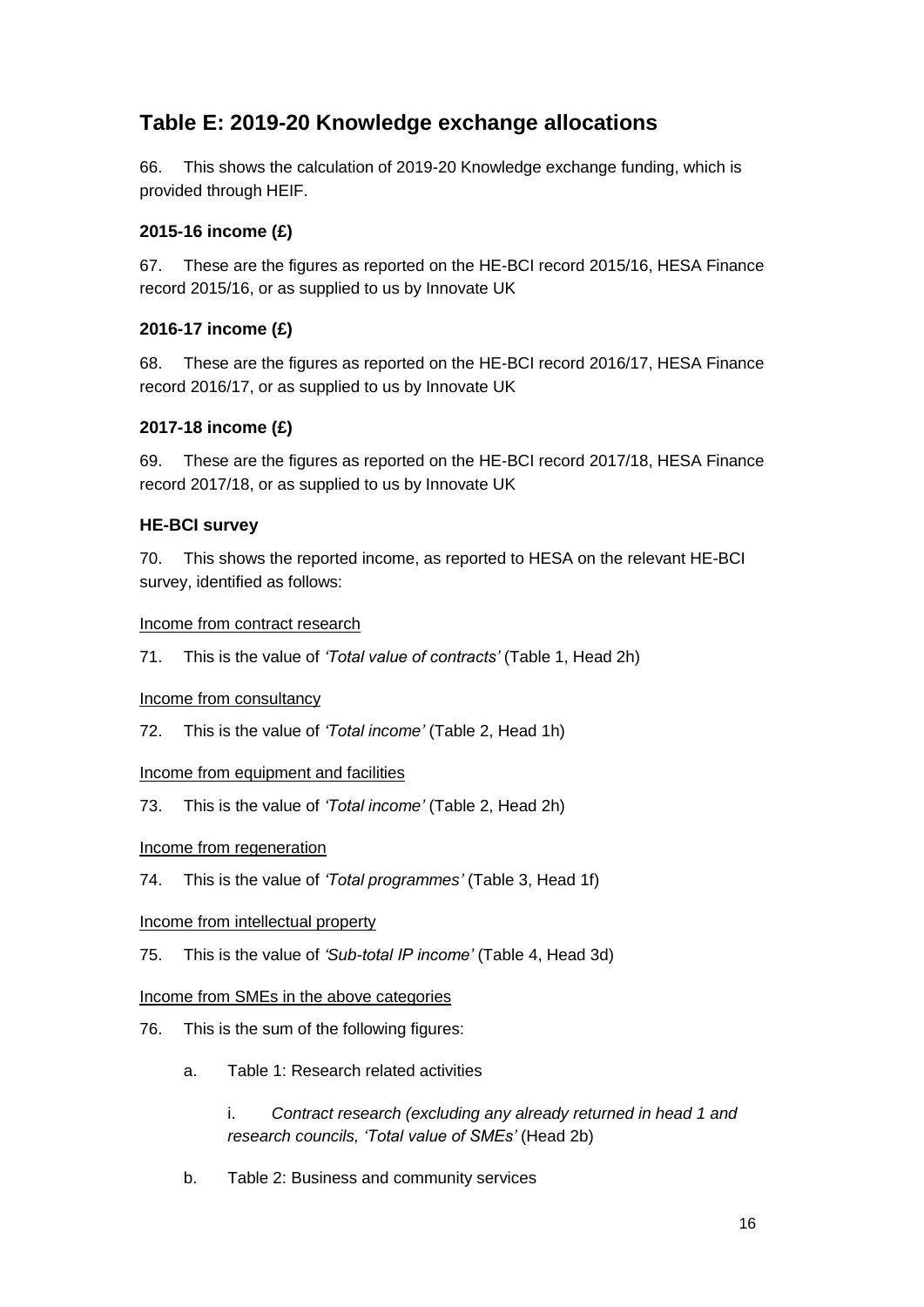i. *Consultancy, 'Total value of SMEs'* (Head 1b)

ii. *Facilities and equipment related services – organisations involved and income, 'Total value of SMEs'* (Head 2b)

c. Table 4: Intellectual property (IP)

i. *IP income (including patents, copyright, design, registration and trade marks), Non-software licenses income,* SMEs (Head 3a.i.)

ii. *IP income (including patents, copyright, design, registration and trade marks), Software licenses income,* SMEs (Head 3b.i.)

iii. *IP income (including patents, copyright, design, registration and trade marks), Other IP income, SMEs* (Head 3c.i.)

#### **Innovate UK – KTP income**

77. This is the relevant value of KTP (Knowledge Transfer Partnerships) income, as reported to us by Innovate UK.

#### **HESA Finance record – Income from NCB provision**

78. This shows the reported income, as reported to HESA on the HESA Finance record, identified as follows:

2015-16, 2016-17 and 2017-18 = *Table 6: Tuition fees and education contracts analysed by domicile, mode, level and source, Non-credit bearing course fees* (Head 2)

#### **Total per year**

79. These are the relevant sums of the figures in the previous eight rows.

#### **Total weighted qualifying income**

80. This is the sum of the following:

- a. *2015-16 income (£) Total per year* multiplied by 2
- b. *2016-17 income (£) Total per year* multiplied by 3
- c. *2017-18 income (£) Total per year* multiplied by 5

#### **HEIF funds**

81. This shows the breakdown of HEIF funds between *Main HEIF funds* and *Supplement*.

#### Main HEIF funds

82. This shows the total Main HEIF funds (subject to the parameters as shown on Table F).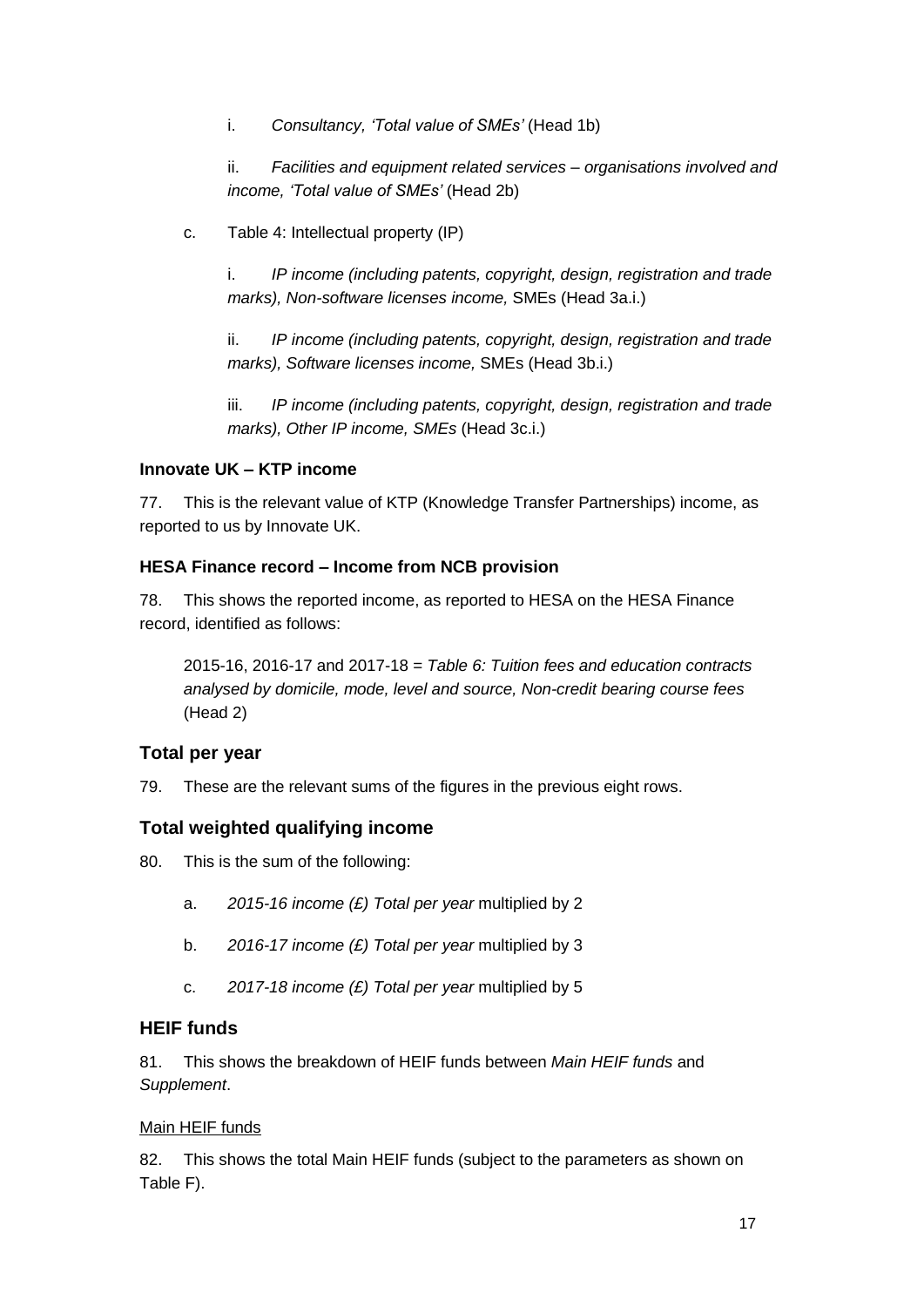#### Of which due to Industrial Strategy uplift

83. This is the amount of *Main HEIF funds* which is attributable directly to the Industrial Strategy uplift. This is calculated based on the relevant proportion of available funding for Main HEIF Funds and Industrial Strategy Uplift (as shown on Table F).

#### Supplement

84. The is the amount of supplement allocated, split between the HEIs at the cap of Main HEIF fund allocations, based on their shares of qualifying income, calculated according to the main knowledge exchange allocation method (subject to the parameters as shown on Table F).

#### **Total HEIF funding (£)**

85. This is the sum of *Main HEIF funds* and *Supplement*.

## <span id="page-17-0"></span>**Table F: 2019-20 HEIF formula parameters**

86. This table provides the parameters used in the HEIF formula for 2019-20.

#### **Total HEIF funds available**

87. This sets out the breakdown of total HEIF funds available for 2019-20.

#### **Main HEIF funds**

88. This sets out the total amount to be allocated using the Main HEIF formula. For 2019-20 this totals £203 million, which includes the Industrial Strategy Uplift.

#### **Of which due to Industrial Strategy Uplift**

89. This sets out the amount of the Main HEIF funds which are due to the Industrial Strategy Uplift. For 2019-20, this totals £50 million.

#### **Supplement**

90. The allocation is split between the HEIs at the cap of Main HEIF fund allocations, based on their shares of qualifying income (calculated according to the main knowledge exchange allocation method). For 2019-20, this totals £10 million.

#### **Total HEIF funds available**

91. This is the sum of *Main HEIF funds* and *Supplement* and totals £213 million for 2019-20.

#### **HEIF formula parameters**

92. This sets out the parameters which apply to the Main HEIF funds and Supplement.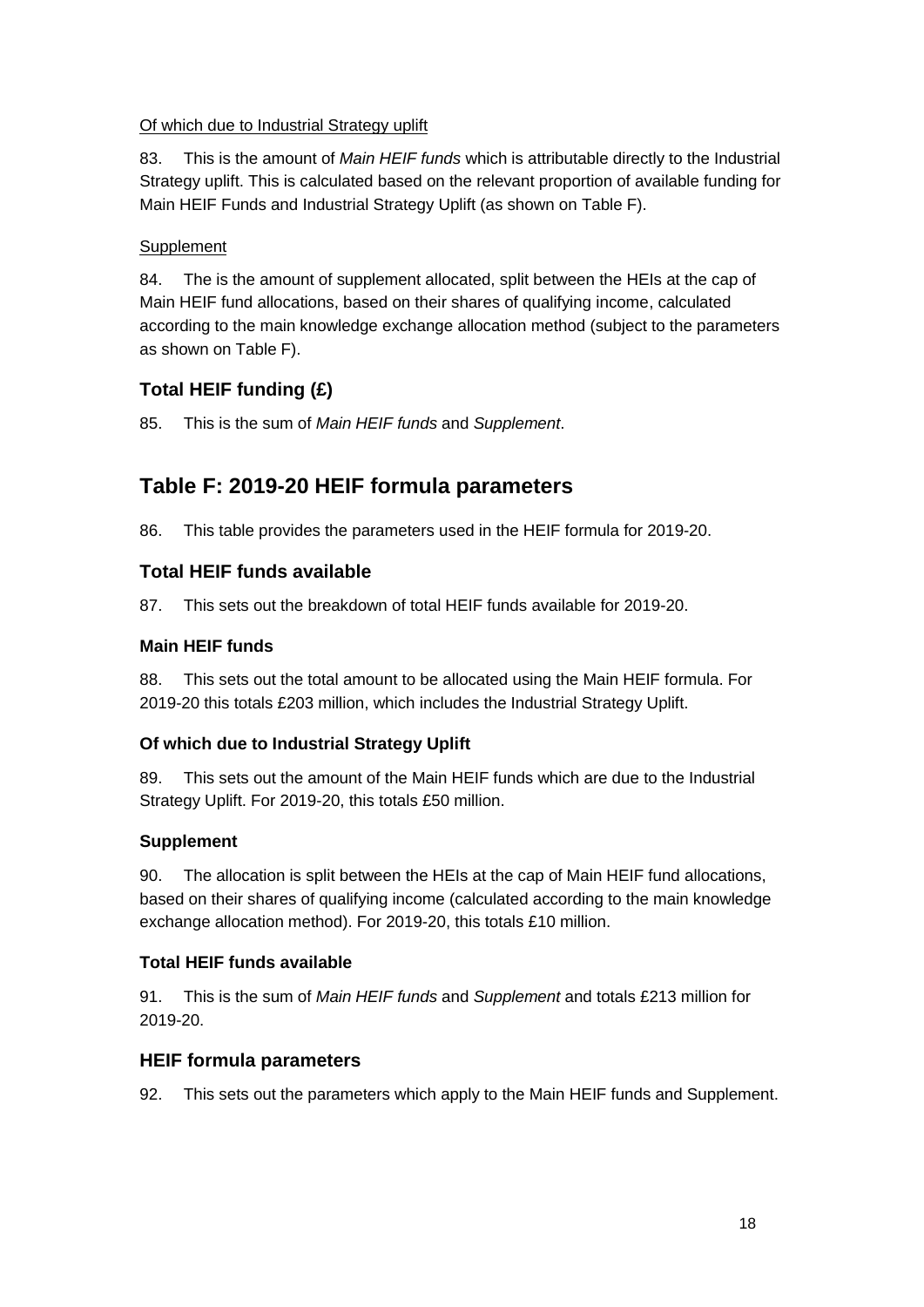#### **Main HEIF funds**

93. This sets out the minimum threshold and maximum allocation a provider can receive per year.

#### Minimum threshold

94. This is the minimum allocation threshold, which providers need to achieve through the formula to receive an allocation. For 2019-20, the minimum threshold is £250,000 per year.

#### Maximum allocation

95. This is the maximum cap on individual institutional allocations, which sets the upper limit for total Main HEIF funds a provider can receive per year. For 2019-20, the maximum allocation is £3.895 million

#### **Yearly moderation factor**

96. This is the factor by which year-on-year changes to allocations are moderated so that, subject to being above the minimum £250,000 threshold and below the £3.895 million cap, no provider has an increase of more than 10 per cent or a decrease of more than 10 per cent compared to their previous year's allocation. Note that for 2018-19, there was a one-off adjustment to the yearly moderation factor so that providers could receive up to a 30 per cent increase compared to their previous year's allocation. This was done in order to accommodate the overall HEIF budget increase for 2018-19. As there is no increase in the budget this year the moderation factor has returned to a maximum 10 per cent year-on-year increase.

#### **Supplement**

97. This sets out the minimum and maximum allocations eligible providers (those HEIs at the cap of allocations) can receive as a supplement.

#### Minimum allocation

98. For 2019-20, the minimum supplement allocation is £200,000.

#### Maximum allocation

99. For 2019-20, the maximum supplement allocation is £500,000.